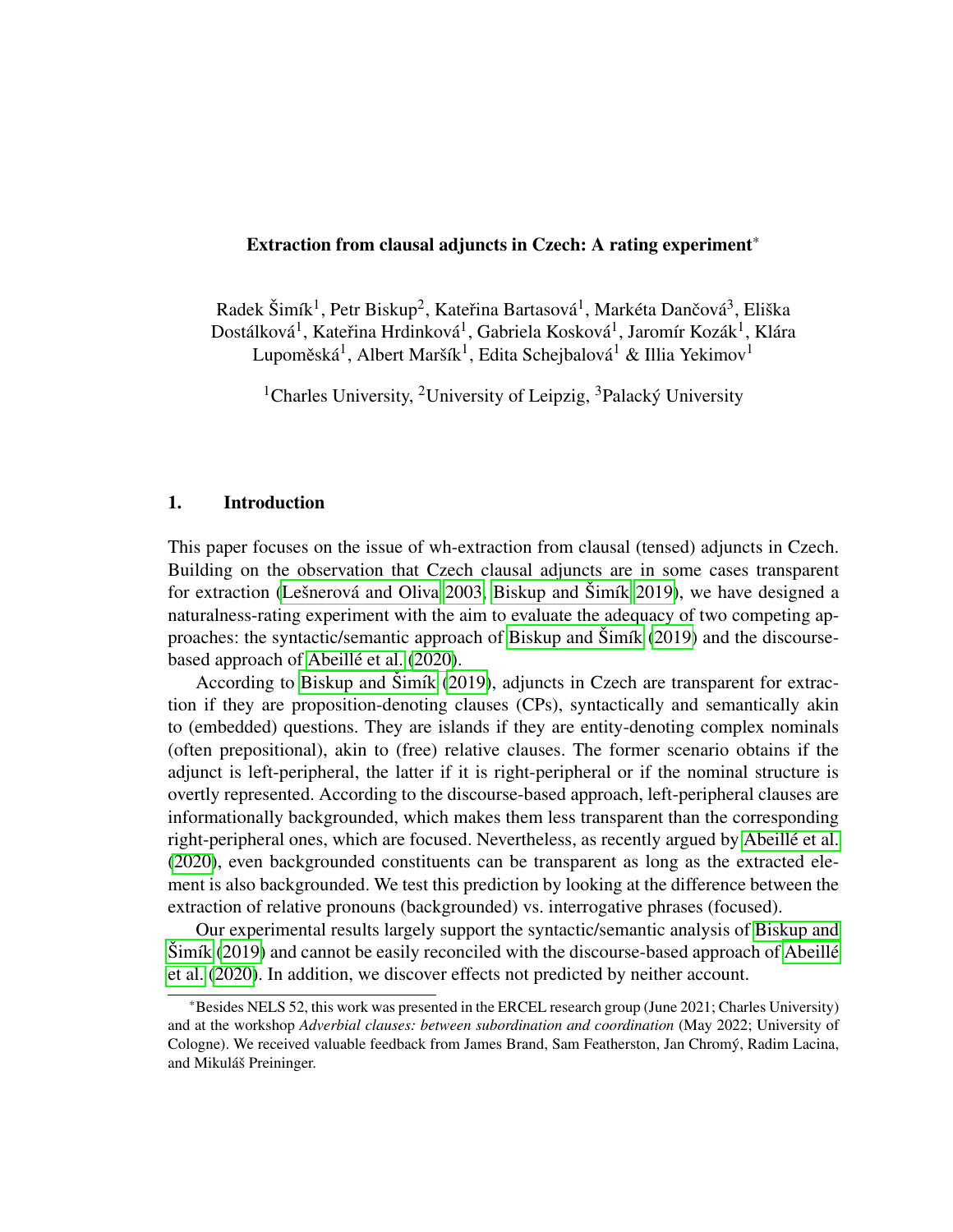The paper is structured as follows. In section [2](#page-1-0) we provide some background and the relevant empirical pattern as reported in the literature. In [3](#page-3-0) we discuss theoretical ap-proaches applicable to the pattern, with special attention paid to [Biskup and](#page-10-0)  $\text{Simf}(2019)$  $\text{Simf}(2019)$ and Abeillé et al. [\(2020\)](#page-10-1). Section [4](#page-5-0) reports on our naturalness rating experiment. Finally, section [5](#page-8-0) discusses the results and concludes.

## <span id="page-1-0"></span>2. Background

Clausal adjuncts have traditionally been considered islands for extraction because of the ungrammaticality of sentences like (1) (e.g. [Huang 1982,](#page-12-1) [Cinque 1990\)](#page-11-0).

(1) \*Who<sub>1</sub> did Mary cry [after John hit  $t_1$ ]?

Yet over the years exceptions have frequently been reported [\(Grosu 1981,](#page-12-2) [Deane 1991,](#page-11-1) [Kluender 1998\)](#page-12-3); for more examples and references see [Chaves'](#page-11-2)s [\(2021\)](#page-11-2) survey, which is also the source of the examples below (p. 691).

- (2) a. These are the pills  $OP_1$  that Mary died [before she could take  $t_1$ ].
	- b. The person who<sub>1</sub> I would kill myself [if I couldn't marry  $t_1$ ] is Jane.
	- c. Which book<sub>1</sub> will Kim understand linguistics better [if she reads  $t_1$ ]?

There is also a growing body of experimental evidence supporting the stance that at least some clausal adjuncts in some languages are indeed transparent for extraction [\(Dal Farra](#page-11-3) [2019,](#page-11-3) [Kush et al. 2019,](#page-12-4) [Bondevik et al. 2021\)](#page-11-4). Below are two examples from [Bondevik](#page-11-4) [et al.'](#page-11-4)s [\(2021\)](#page-11-4) experiment, involving the extraction of a contrastive topic (CT; manipulated by a preamble) out of a clausal adjunct. Example (3a) (if-clause) was rated as rather "good" while (3b) (because-clause) as "bad" (here \*), which demonstrates that extraction from clausal adjuncts is in principle possible, but also that not all adjuncts are alike.

- (3) Norwegian [\(Bondevik et al. 2021:](#page-11-4)229)
	- a. [...] men [<sub>CT</sub> takkekortene<sub>1</sub>] but thank.you.cards.DEF becomes she disappointed if they blir hun skuffet [om de glemmer å sende ut t<sub>1</sub> med en gang]. forget to send out with one time Literally: '[...] but the thank-you cards she will be disappointed if they forget to send out right away.'
	- b.  $*$ [...] men [<sub>CT</sub> vintertemperaturene<sub>1</sub>] but winter.temperatures.DEF becomes she living because she blir hun boende [fordi hun liker  $t_1$ ]. likes

Literally: '[...] but the winter temperatures she stays there because she likes.'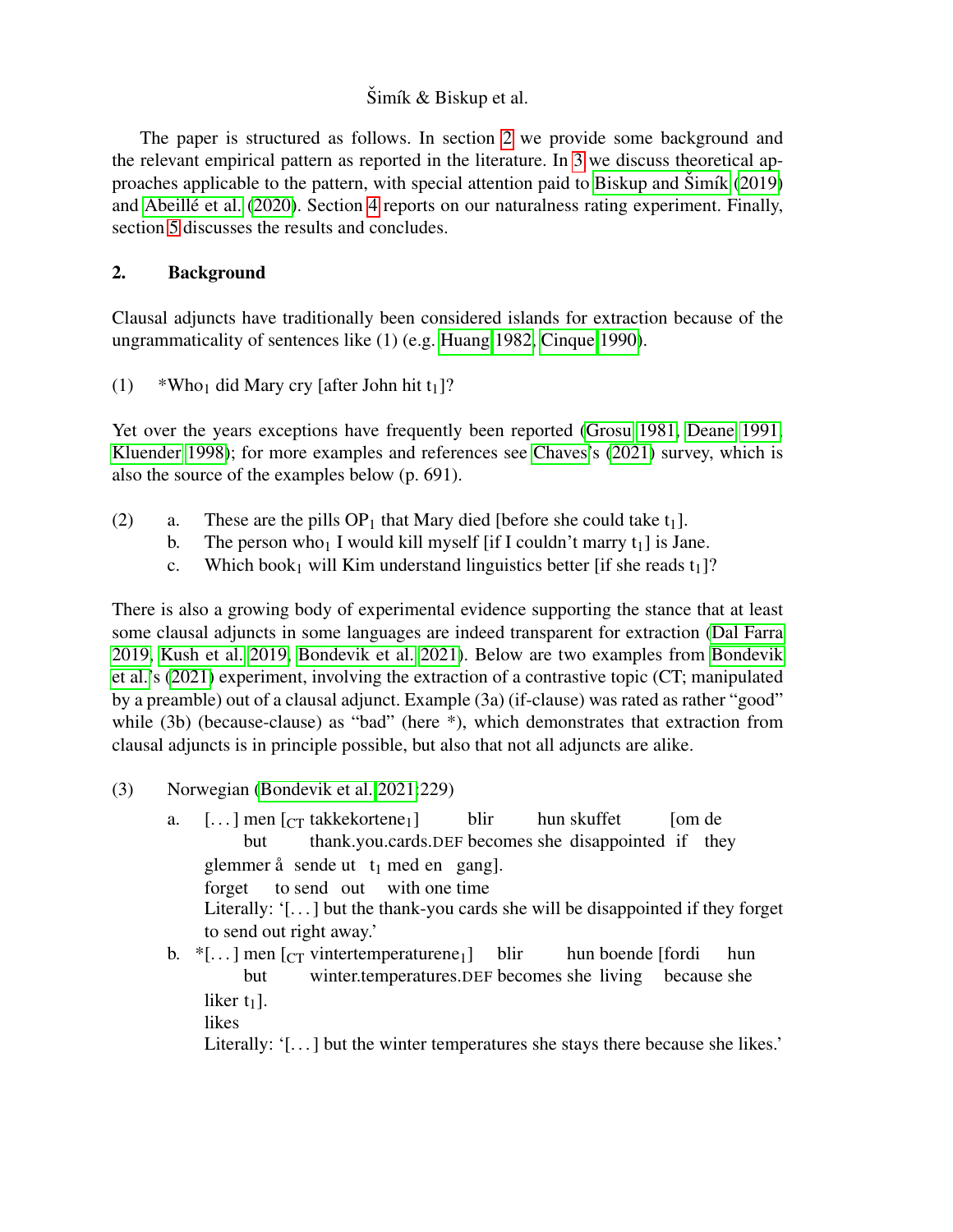Extraction from clausal adjuncts is also attested in Czech, as first noticed and discussed – based on corpus evidence  $-$  by Lešnerová and Oliva [\(2003\)](#page-12-0).

(4) Lešnerová and Oliva  $(2003:241)$  $(2003:241)$ Na každé zakoupené plyšové hračce je nálepka, kterou<sub>1</sub> [když dítě) odevzdá on every purchased plush toy is sticker which when child hands.in.3SG  $t_1$  v ZOO], obdrží in ZOO receive.3SG in.addition small gift navíc drobný dárek. 'On every purchased plush toy there's a sticker such that when a child hands in the sticker in the ZOO, the child will receive a small gift in addition.'

[Biskup and](#page-10-0)  $\text{Simf}(2019)$  $\text{Simf}(2019)$ , who offered a formal analysis of this type of extraction (see below), noticed that extraction is possible not just from conditional adjuncts, but also purpose clauses or correlatives. Crucially, however, extraction is only claimed to be grammatical if the adjunct appears to the left of the clause it modifies; compare the grammatical (a) examples with the ungrammatical (b) examples below.

- $(5)$  a. it is that man which.DAT what(ever).ACC give.2SG je ten chlap, kterému<sub>1</sub> [co(koliv)<sub>2</sub> dáš  $t_2$   $t_1$ ], to ztratí. it lose.3
	- b. \*To je ten chlap, kterému<sub>1</sub> ztratí [co(koliv)<sub>2</sub> it is that man which.DAT lose.3 what(ever).ACC give.2SG dáš t<sub>2</sub> t<sub>1</sub>]. (Intended:) 'This is the man such that he will lose whatever you give him.'
- $(6)$  a. it is the speaker which.ACC in.order.SBJV.3 attract.PL je ten řečník, kterého<sub>1</sub> [aby nalákali  $t_1$ ], museli by must.PL SBJV.3 mít peníze. have money.
	- b.  $*$ To je ten řečník, kterého<sub>1</sub> it is the speaker which.ACC must.PL SBJV.3 have money in.order.SBJV.3 museli by mít peníze [aby nalákali t<sub>1</sub>]. attract.PL (Intended:) 'This is a speaker such that they need money in order to attract him.'

<span id="page-2-0"></span>[Biskup and](#page-10-0)  $\text{Simf}(2019)$  $\text{Simf}(2019)$  further observed that when the adjunct clause has the form of a complex nominal, extraction is blocked. This is the case for the adjunct types mentioned above, as illustrated in (7) for the purpose adjunct, as well as for adjuncts that are introduced by complementizers whose internal structure involves a nominal layer. This is illustrated in (8) for a causal adjunct, whereby the Czech causal complementizer *protože* 'because' is composed of *pro* 'for', *to* 'that' (demonstrative), and  $\zeta e$  'that' (declarative complementizer), suggesting that *protoze*-clauses in Czech are in fact complex nominals embedded in a PP.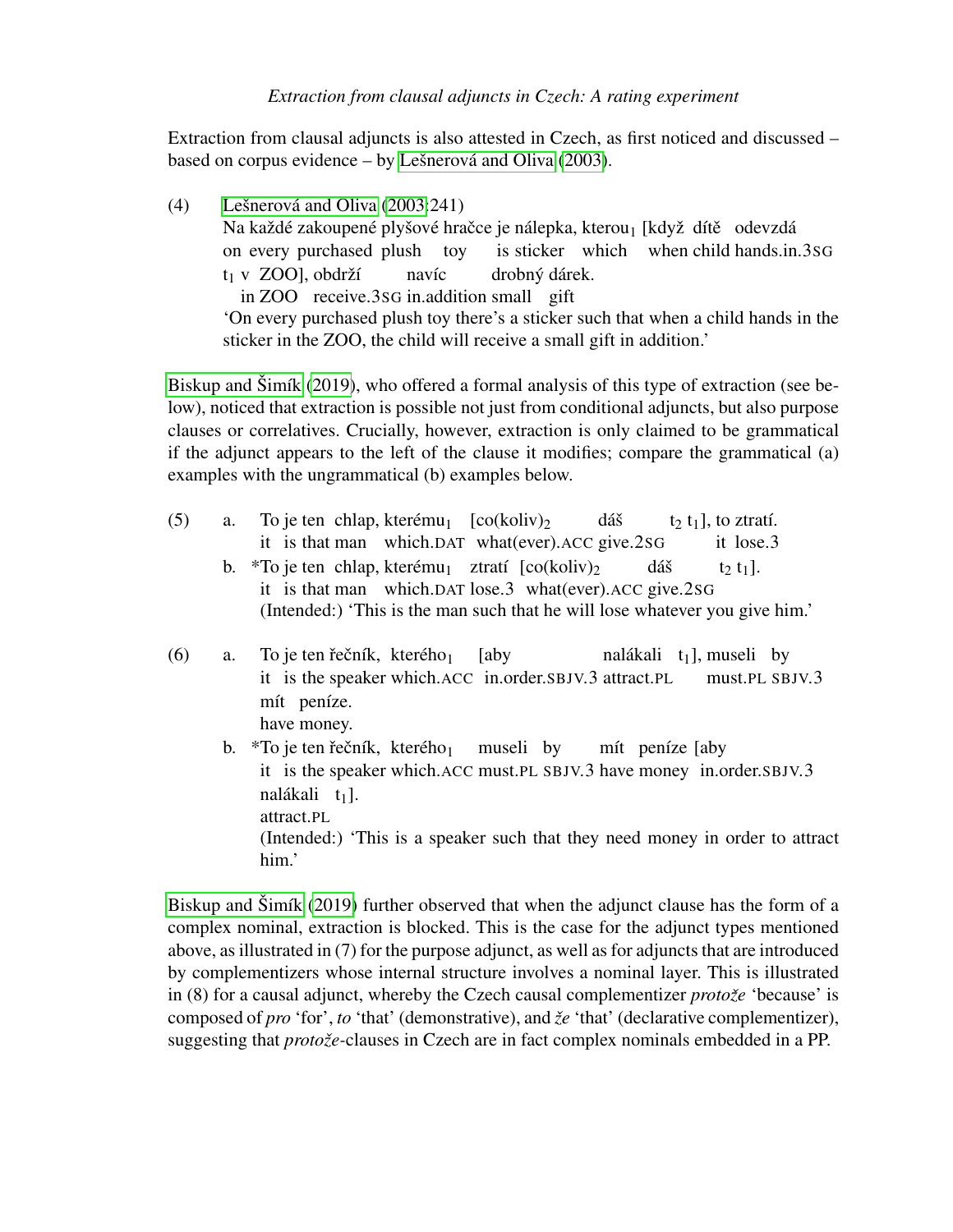- (7) a.  $*$ To je ten řečník, kterého<sub>1</sub> it is the speaker which.ACC for that.DEM in.order.SBJV.3 attract.PL [na to, aby nalákali t<sub>1</sub>], museli by must.PL SBJV.3 have money. mít peníze. Intended: 'This is a speaker such that they need money in order to attract him.' b.  $*$ To je ta knížka, kterou<sub>1</sub> [protože koupil  $t_1$ ], už
	- it is that book which.ACC because bought..SG.M anymore nemá NEG.has.3SG money peníze. Intended: 'This is a book such that he doesn't have any more money because he bought that book.'

#### <span id="page-3-0"></span>3. Competing theories

The reported empirical pattern, or more precisely the correlation between adjunct position and its transparency, might strike an expert in island syntax as puzzling. If there is a left–right asymmetry, then it should go in the opposite direction: one would expect a right-peripheral structure to be more transparent for extraction than the corresponding leftperipheral structure, not conversely.

The asymmetry has received significant attention in the literature. For instance, [Haege](#page-12-5)[man](#page-12-5) [\(2003,](#page-12-5) [2010\)](#page-12-6) has accummulated plenty of evidence that left (called "peripheral") adjuncts are syntactically more complex than right ("central") adjuncts. If syntactic complexity positively correlates with opacity for extraction (the more complex a structure, the more opaque for extraction; e.g. [Starke 2001,](#page-13-0) [Abels 2012\)](#page-10-2), the reported pattern is unexpected. The same holds for analyses based on movement: while in-situ structures may be transparent for extraction, they become islands once they move. This type of analysis, originally devised to account for the subject–object island asymmetry or in-situ vs. scrambled object asymmetry (so-called condition on extraction domains/CED; [Huang 1982,](#page-12-1) Müller 2010), could in principle be applied in our case, too, but – alas – with the wrong result. Finally, it has been argued that informationally backgrounded (given, presupposed, topicalized) constituents are less transparent for extraction than focused constituents [\(Erteschik-Shir 1973,](#page-11-5) [2007,](#page-11-6) [Goldberg 2006,](#page-12-8) Abeillé et al. 2020). The backgrounded vs. focused nature of left vs. right adjunct clauses makes sense for Czech, a language that heavily relies on word order in the expression of information structure. Basically all the existing theories of Czech in-formation structure (see, e.g., [Mathesius 1941,](#page-12-9) [1947,](#page-12-10) Daneš 1964, [Sgall et al. 1986,](#page-13-1) [Firbas](#page-12-11) [1992,](#page-12-11) Kučerová [2007,](#page-12-12) [Biskup 2011\)](#page-10-3) rely on the idea the backgrounded or given is placed before focused or new.<sup>[1](#page-3-1)</sup> This is considered to hold for non-clausal and clausal constituents alike [\(Mathesius 1947,](#page-12-10) Chudobová 2011).

<span id="page-3-1"></span><sup>&</sup>lt;sup>1</sup>See Šimík and Wierzba [\(2015,](#page-13-2) [2017\)](#page-13-3) for a dissenting view, although one that does not make much of a difference for the case at hand.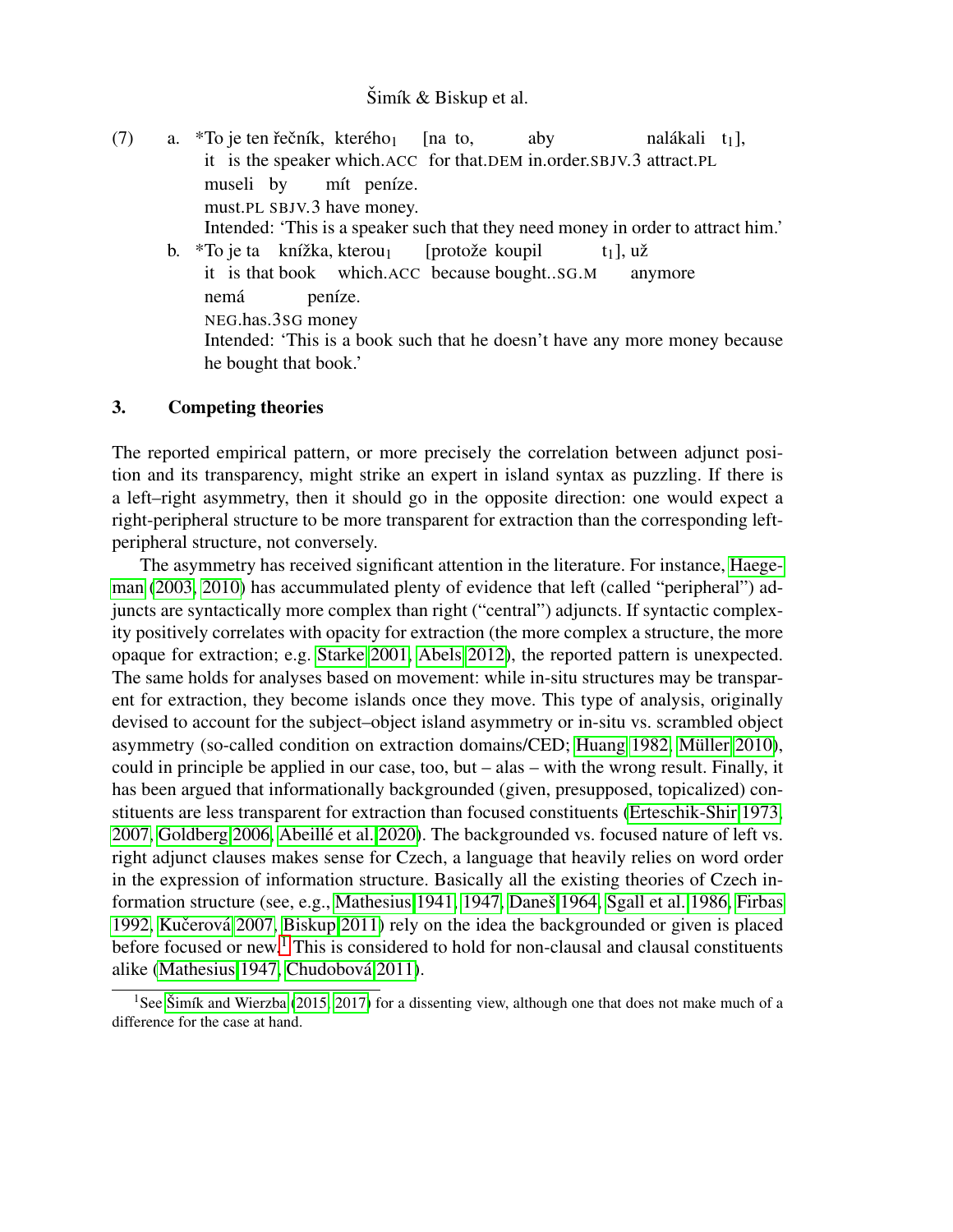## 3.1 [Biskup and](#page-10-0)  $\text{Simík} (2019)$  $\text{Simík} (2019)$

[Biskup and](#page-10-0)  $\tilde{\text{S}}$ imík [\(2019\)](#page-10-0) propose to account for the left-right asymmtry in the following way. There is no adjunct island condition per se (in Czech). What seems like adjunct islands are in fact complex nominal islands. If adjuncts are placed right-peripherally (or "centrally" in terms of [Haegeman 2010\)](#page-12-6), they are always nominals. More particularly, they are like free relatives in that they have an external nominal syntax as well as semantics – they denote entities of the relevant sort, e.g. a particular time interval in the case of temporal adjuncts [\(Hall and Caponigro 2011\)](#page-12-13) or a particular (maximal) situation/world in the case of conditionals [\(Schlenker 2004\)](#page-13-4). The referential semantics facilitates their integration into the event structure of the host clause, but the side effect is that their effectively nominal nature renders the adjunct clause a (complex NP) island. [Biskup and](#page-10-0)  $\tilde{S}$ imík [\(2019\)](#page-10-0) propose a phase-based syntactic analysis of the complex nominal island fine-tuned for the purpose of NP languages, but, in principle, any complex nominal island analysis will do the job of deriving the observed empirical pattern.

Left adjuncts (called "peripheral" by [Haegeman\)](#page-12-6), on the other hand, are syntactically clausal/CPs. Semantically, they are not entities, but rather propositions, as in the standard Kratzerian account of conditionals [\(Kratzer 2012\)](#page-12-14), in proposition-based analyses of correlatives [\(Bittner 2001,](#page-11-9) [Brasoveanu 2008\)](#page-11-10), or unconditionals [\(Rawlins 2013\)](#page-13-5). The proposition restricts a potential modal or quantificational operator in the host clause. At the same time, it introduces the relevant kind of variable (e.g. time interval in temporal clauses) which is then referentially related to the corresponding participant in the event structure of the host clause (the event time).

If a clausal adjunct is headed by a nominal – possibly integrated in the complex adverbial complementizer (see [\(7\)](#page-2-0)), it is predicted to be an island independently of its position.

#### 3.2 Abeillé et al. [\(2020\)](#page-10-1)

Abeillé et al. [\(2020\)](#page-10-1) recently proposed a refinement of the discourse-based theory (going back to [Erteschik-Shir 1973\)](#page-11-5). They postulate the focus-background conflict (FBC) constraint, which states that "a focused element should not be part of a backgrounded constituent" (p. 3). In their experiment, they compare the extraction from subjects and objects on the one hand and the extraction of relative vs. interrogative pronouns on the other. They find that it is more acceptable to extract relative than interrogative pronouns from subjects. This is claimed to be predicted by the FBC constraint. Since relative pronouns, as opposed to interrogative ones, are backgrounded, they do not give rise to a violation of the FBC constraint.[2](#page-4-0)

<span id="page-4-0"></span><sup>&</sup>lt;sup>2</sup>There are some caveats in their theory. First, it is not clear why the grammatical categories of subject vs. object should correspond to the discourse categories backgrounded vs. focused (obviously, subjects can be focused and objects backgrounded). Second, it is unclear why the FBC constraint should be violated by an interrogative pronoun (focus) that is *extracted* from the subject (background). When it is extracted, it is not really a part of the extraction site, unless one assumes a copy or trace theory of filler-gap dependencies, which the authors do not (p. 1). We leave these caveats aside and concentrate on the predictions stated.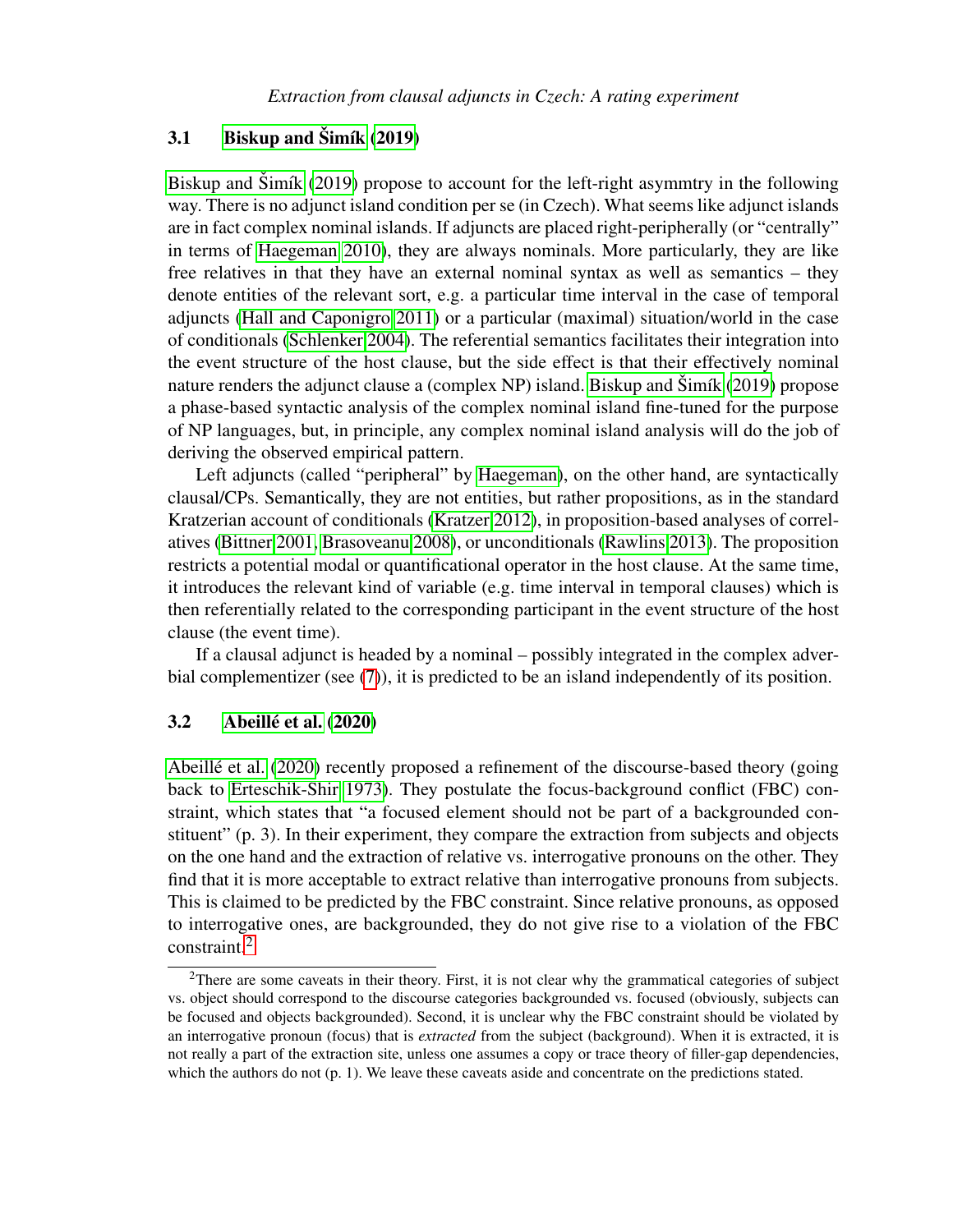The FBC-based theory correctly predicts the acceptability of the extractions from the left adjuncts observed by [Biskup and](#page-10-0)  $\tilde{S}$ imík [\(2019\)](#page-10-0). This is because all of them involve relative pronouns, whose backgrounded nature makes the extraction from a backgrounded clause possible. The theory further makes the prediction that extracting an interrogative pronoun/phrase should be less acceptable because it would consitute a violation of the FBC constraint. However, it also expects that the extraction from right (focused) adjuncts should be acceptable, irrespective of the relative vs. interrogative nature of the extracted element. This prediction is clearly problematic in the light of the data reported in [Biskup](#page-10-0) and  $\text{Simik}$  [\(2019\)](#page-10-0). However, it is good to keep in mind that [Biskup and](#page-10-0)  $\text{Simik's}$  data rely on their own individual judgments, which, of course, might be wrong.

### 3.3 Filling in the gaps

We have so far identified three factors relevant for the extraction out of clausal islands in Czech: (i) the adjunct position, (ii) the presence of a nominal layer, and (ii) the nature of the extracted element. So far, the syntactic/semantic theory makes predictions about (i) and (ii) (but not (iii)) and the discourse-based theory about (i) and (iii) (but not (ii)). Is there a natural way to extend the theories and fill in the missing predictions?

Consider first the syntactic/semantic theory and factor (iii), i.e., the relative vs. interrogative contrast. Following [Starke](#page-13-0) [\(2001\)](#page-13-0), [Abels](#page-10-2) [\(2012\)](#page-10-2) one could work on the assumption that the larger (featurally more specific) a structure is, the more mobile it is. There are good reasons to assume that relative pronouns are structurally more specific than interrogative pronouns. It holds that a relative pronoun can be a structural superset of the interrogative, but not conversely. A paradigmatic example is the Bulgarian relative pronoun *kojto* 'which.REL', which is based on the interrogative *koj* 'which.INTER' [\(Rudin 2009;](#page-13-6) see also Mitrović 2016 for Slovenian or [Daskalaki 2020](#page-11-11) for Greek). To the best of our knowledge, the opposite pattern is not documented. A syntactic (structure-based) analysis would therefore expect relative pronouns to be more mobile (to be able to escape wh-/adjunct-islands) than interrogative ones.

Let us now turn to the discourse-based theory and factor (ii), i.e. the presence/absence of a nominal layer on the adjunct. It seems natural to assume that if an adjunct is further embedded in a nominal phrase (e.g. *when. . .* vs. *the time when. . .*), it becomes more backgrounded and therefore more difficult to extract from. This aligns with [Erteschik-Shir and](#page-11-12) [Lappin'](#page-11-12)s [\(1979\)](#page-11-12) assumptions, who consider headed relative clauses islands for extraction, unless they occur in specific syntactic environments, as in pivots of existential constructions.

#### <span id="page-5-0"></span>4. Experiment

#### 4.1 Questions and hypotheses

In our experiment, we investigated the naturalness of A'-extraction from clausal adjuncts in Czech. Below we list the main research questions (Q) and the corresponding hypotheses associated with the two types of theories under discussion: syntactic/semantic [\(Biskup and](#page-10-0)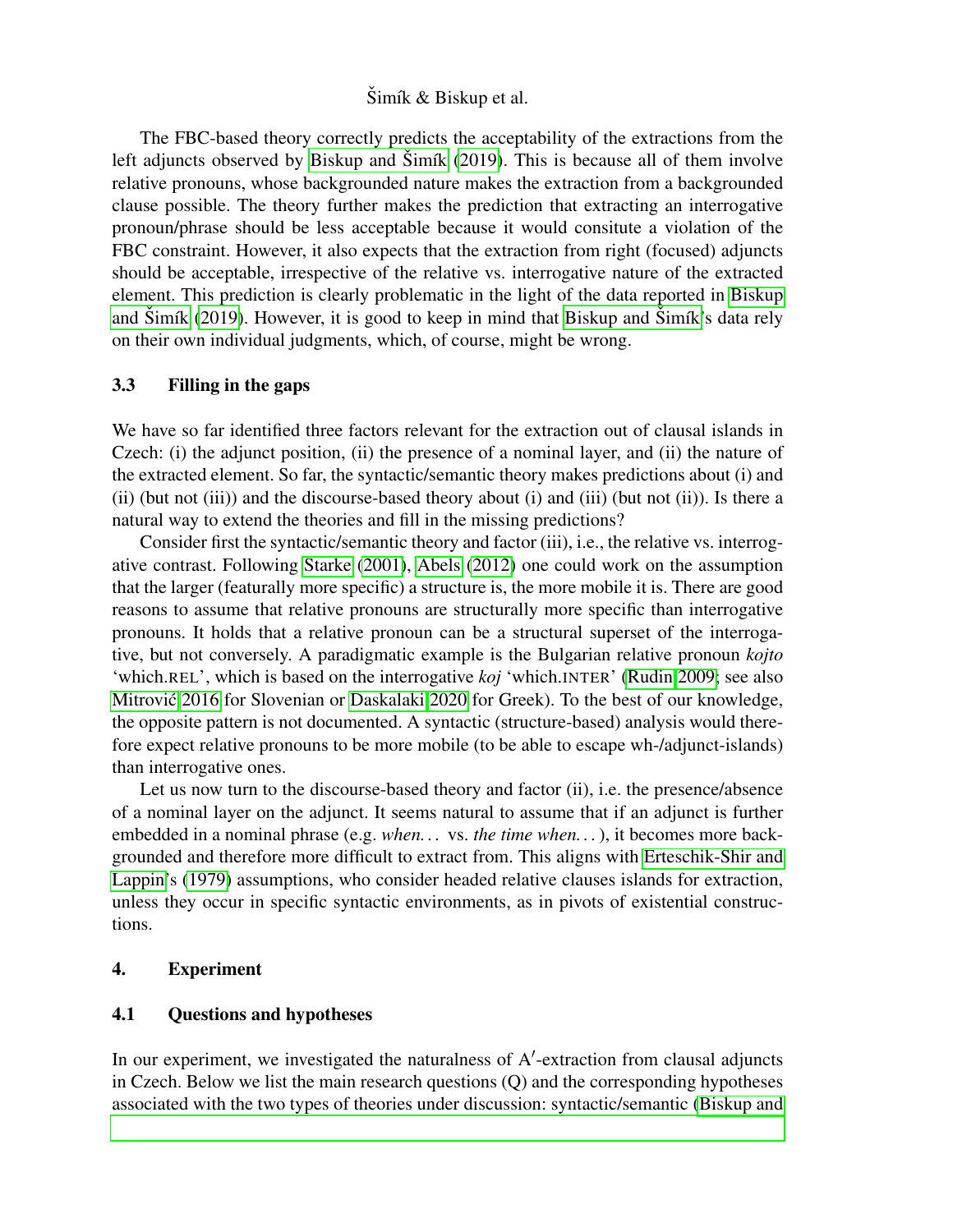#### *[Extraction from clausal adjuncts in Czech: A rating experiment](#page-10-0)*

 $\text{Simfk}$  [2019,](#page-10-0) complemented by [Starke 2001/](#page-13-0)[Abels 2012-](#page-10-2)style approach to locality) and discourse-based (Abeillé et al. 2020).

- Q1 What is the difference between the extraction from left (peripheral) vs. right (central) adjuncts?
- Q2 What is the difference between the extraction of relative vs. interrogative pronouns or phrases?
- Q3 What is the difference between the extraction from clausal vs. complex nominal adjuncts?

The syntactic/semantic theory predicts that the only completely natural (grammatical) extraction should be the one of relative pronouns from left clausal adjuncts without a nominal layer. Extraction from right and/or nominally headed adjuncts is predicted to be unnatural. Extraction of interrogative phrases could be marginally acceptable from left adjuncts without a nominal layer, corresponding to a weak island violation.

The discourse-based theory predicts that the extraction of relative pronouns and interrogative phrases from right adjuncts (without a nominal layer) should be at least as acceptable as the extraction of relative pronouns from left adjuncts (without a nominal layer). Extraction of interrogative phrases from left adjuncts is expected to be less natural, just as extraction from nominally headed adjuncts.

### <span id="page-6-1"></span>4.2 Design and materials

In line with the above questions and hypotheses, we manipulated three variables in a fully crossed  $2 \times 2 \times 2$  design: the POSITION of the adjunct (left vs. right), the EXTRACTED ELE-MENT (relative vs. interrogative), and the NOMINAL layer on top of the adjunct (absent vs. present). Table [1](#page-7-0) provides schematic stimuli in all the conditions. Example (8) exemplifies the actual stimuli (item 11), where (a)/(b) formed a sentence together with (i)/(ii).<sup>[3](#page-6-0)</sup>

| (8) | a. | rel                                                                                               |  |  |
|-----|----|---------------------------------------------------------------------------------------------------|--|--|
|     |    | písničku, kterou<br>Znám                                                                          |  |  |
|     |    | know.1sG song which.ACC                                                                           |  |  |
|     |    | 'I know a song such that'                                                                         |  |  |
|     | b. | inter                                                                                             |  |  |
|     |    | kterou písničku<br>Nevím,                                                                         |  |  |
|     |    | NEG.know.1sG which song.ACC                                                                       |  |  |
|     |    | 'I don't know which song is such that'                                                            |  |  |
|     |    | left+abs/pres<br>$\left( 1 \right)$                                                               |  |  |
|     |    | $[\{\text{když } / \text{ve chvíli}, \text{kdy}\} \text{posloucháš } t]$ , lépe se<br>soustredíš. |  |  |
|     |    | when at time when listen.2sG better REFL concentrate.2sG                                          |  |  |
|     |    |                                                                                                   |  |  |

<span id="page-6-0"></span> $3$ All the materials and a preregistration can be accessed here: [https://osf.io/zu9d4/?view\\_](https://osf.io/zu9d4/?view_only=e813eb862f4b4052ad55c2f91659048d) [only=e813eb862f4b4052ad55c2f91659048d](https://osf.io/zu9d4/?view_only=e813eb862f4b4052ad55c2f91659048d).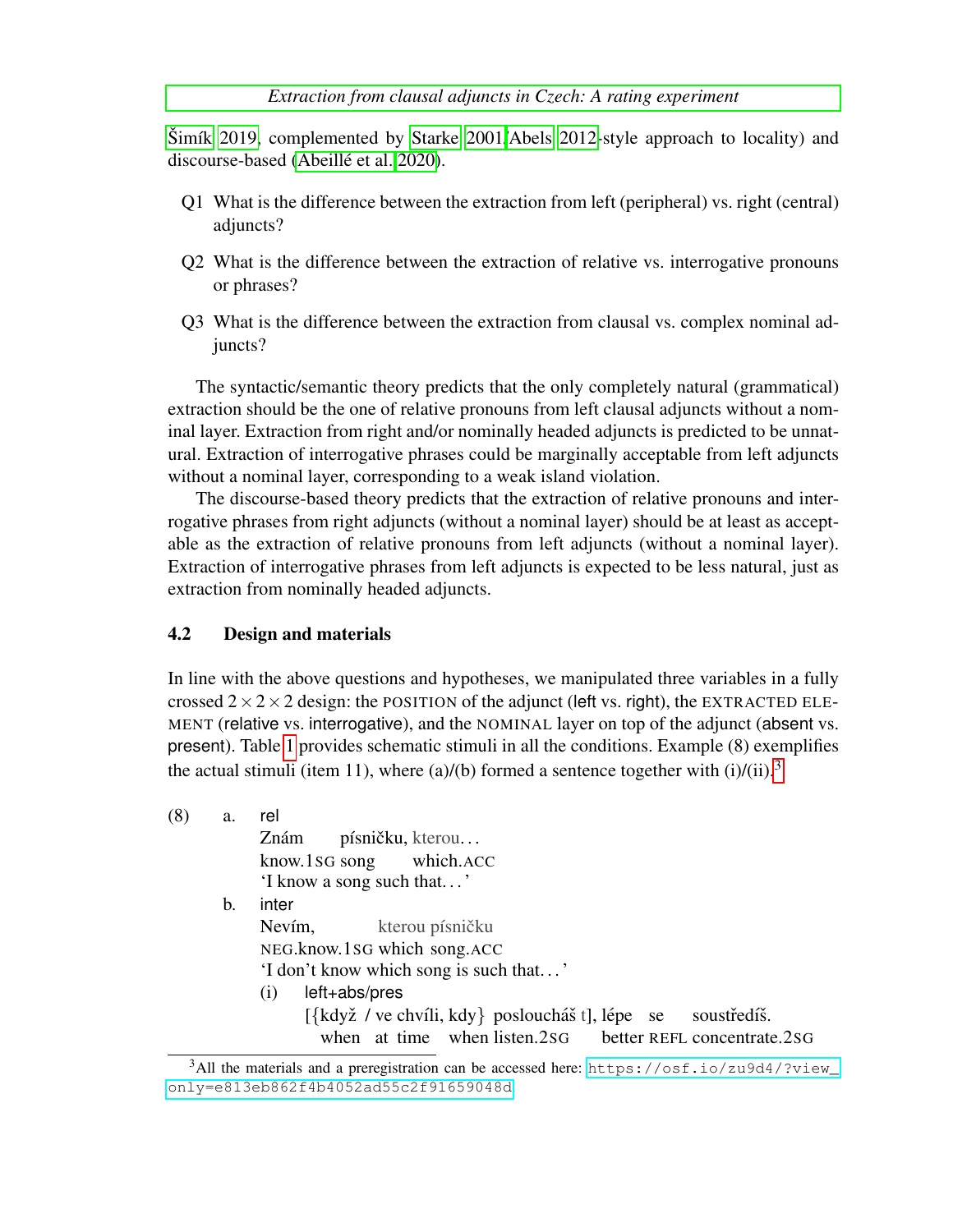(ii) right+abs/pres

se REFL better concentrate.2SG lépe soustředíš [{když / ve chvíli, kdy} posloucháš t]. when at time when listen.2SG 'you can concentrate better when you listen to it.'

| stimulus (schematic)                          | <b>POSITION</b> | <b>EXTRACTED</b> | <b>NOMINAL</b> |
|-----------------------------------------------|-----------------|------------------|----------------|
| song which [when hear t] relax                | left            | rel              | abs            |
| song which [at time when hear t] relax        | left            | rel              | pres           |
| wonder which song [when hear t] relax         | left            | inter            | abs            |
| wonder which song [at time when hear t] relax | left            | inter            | pres           |
| song which relax [when hear t]                | right           | rel              | abs            |
| song which relax [at time when hear t]        | right           | rel              | pres           |
| wonder which song relax [when hear t]         | right           | inter            | abs            |
| wonder which song relax [at time when hear t] | right           | inter            | pres           |

<span id="page-7-0"></span>Table 1: Set of schematic stimuli for a single item

We created 48 experimental items and complemented them with 64 fillers (which contained a number of smaller experiments manipulating factors that could potentially be relevant or confounding for the critical manipulations; see discussion). Of the 48 items, all involved the wh-word *ktery´* 'which', which is very common in both relatives and interrogatives. In interrogatives, *ktery´* was accompanied by a nominal which corresponded to the relative clause nominal head. Given the growing and converging evidence for the socalled matching analysis of relative clauses, whereby the relative wh-word is followed by an elided nominal under identity with the head, the interrogative and relative wh-clauses could even be considered string-identical, differing only in the critical manipulation. Finally, we used embedded interrogatives, to minimize the difference between the relative vs. interrogative condition – both in terms of embedding and the overall illocutionary force (all stimuli were statements). Many other properties not central to our research questions varied across the items, to cover more empirical ground and to make the stimuli less tiring for the participant. The extracted element was mostly an object (33 items), sometimes an adverbial (10 items) or a subject (5 items). It was mostly in singular (41 items). The adjunct was mostly a conditional or temporal clause, using a variety of complementizers, in 9 cases it was a purpose clause. The nominal used in the pres condition of the NOMINAL factor was mostly a suitable noun ('moment', 'case', etc.) and sometimes a demonstrative ('this/that'). In the majority of cases (43 items) the clause modified by the adjunct clause contained no pronominal element (or a subject *pro*) bound by the extracted wh-expression, mainly to avoid a potential weak crossover effects in the right adjunct condition.

## 4.3 Procedure and participants

The experiment was coded, pseudo-randomized, distributed on lists using the Latin Square design, and eventually administered with the help of the L-Rex software [\(Starschenko and](#page-13-7)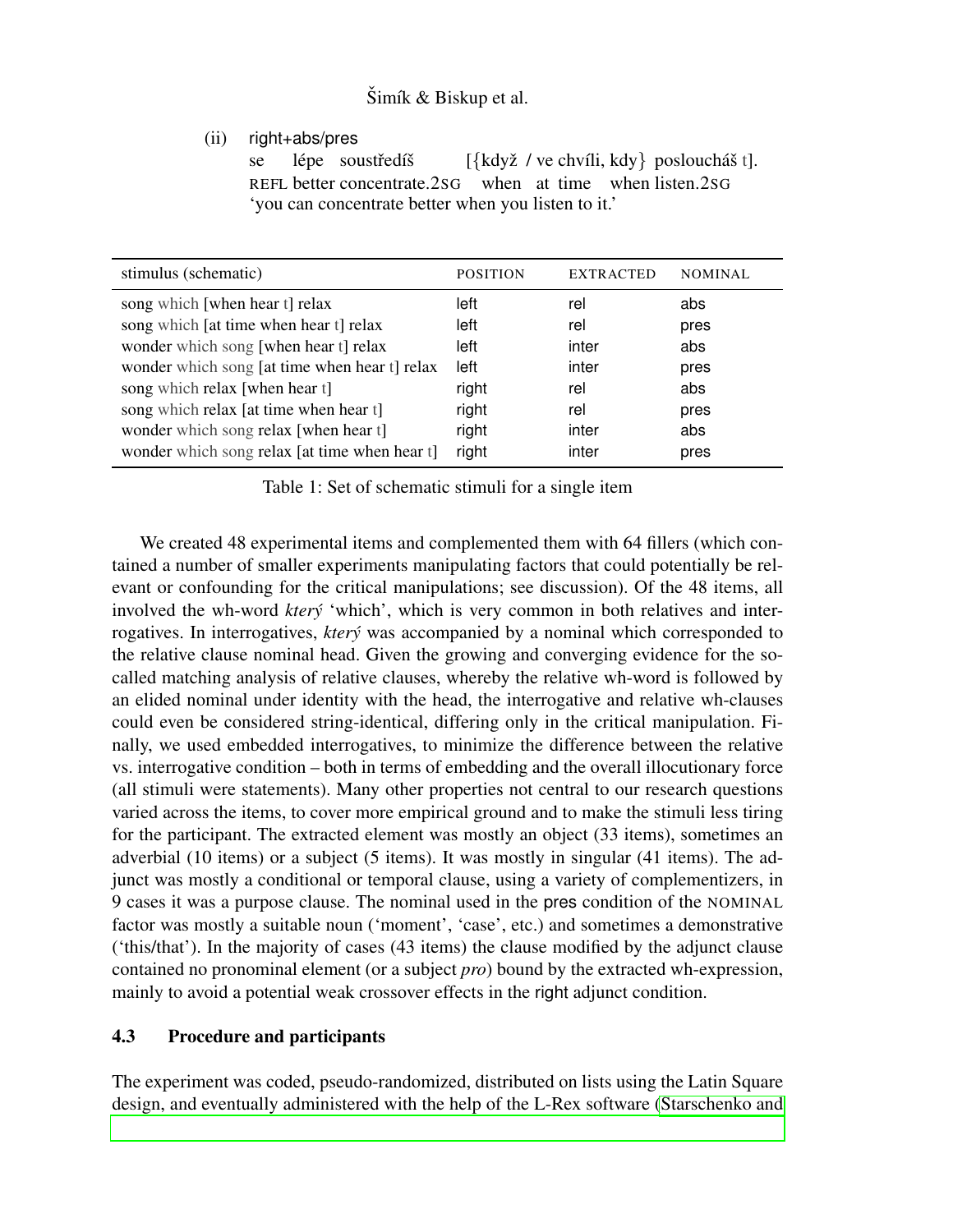[Wierzba 2021\)](#page-13-7). The participants were instructed to rate the naturalness of the stimuli (always a single complex sentence) on the scale 1 (completely unnatural) to 7 (completely natural). Only the extremes of the scale were labeled. The procedure was exemplified by the means of two examples – one natural, the other unnatural – where the naturalness contrast was qualitatively unrelated to the main manipulations. Each participant rated 112 stimuli (48 experimental and 64 filler items). The pace was individual and most participants completed the experiments in 20 to 30 minutes. 96 participants (non-experts) completed the experiment, amounting to 576 ratings per each unique condition. They were recruited on an individual basis by the coauthors of this paper and completed the experiment in their homes at their own computers.

### 4.4 Results

The results are visualized by the bar plots in Figure [1.](#page-9-0) Each bar plot indicates the proportional distribution of the individual ratings for one of the eight conditions (see section [4.2\)](#page-6-1). The darker the plot, the more natural the condition. The 50% line cuts through the median rating and the tallest shade in each bar indicates the modus (the most frequent rating in the condition). For instance, for the extraction of a relative pronoun from a left clausal adjunct (nominal absent) – the top left bar – the median rating was  $6$  and modus 7. That means that it was rated as very natural. Compare this with the corresponding extraction from right adjunct (the bar next to it), where the median was 2 and modus 1. That condition was rated as very unnatural.

We fitted a cumulative link mixed model with random intercepts for participants and items, using the clmm function of the ordinal package [\(Christensen 2013\)](#page-11-13) of R [\(R Core](#page-12-16) [Team 2021\)](#page-12-16), to estimate the effects of the manipulated variables and their interactions on the dependent variable (rating). All three variables were sum coded, allowing us to estimate their main effects.

The main effects of all the variables as well as all their mutual interactions (two-way and three-way) turned out significant. Extracting a relative pronoun is more natural than extracting an interrogative phrase  $(z = 23.125, p < .0001)$ ; extraction from a left adjunct is more natural than from a right adjunct  $(z = 38.204, p < .0001)$ ; finally, extracting from a clause (abs) is more natural than from a complex nominal (pres)  $(z = 12.874, p < .0001)$ . The three-way interaction ( $z = 3.936$ ,  $p < .0001$ ), which in a way subsumes all the two-way interactions, can be formulated as follows. Extraction from right adjuncts is very clearly the least natural condition in all four subcases, with the modus or even median rating at 1. How much better the extraction from the left adjunct is depends on the other two factors in the following way: the naturalness increase is more pronounced for relative than for interrogative elements and it is more pronounced if the nominal layer is absent than when it is present.

#### <span id="page-8-0"></span>5. Discussion and conclusion

Overall, the syntactic/semantic approach provides a better fit of the data than the discoursebased approach. It correctly predicts that the extraction of relative pronouns from the left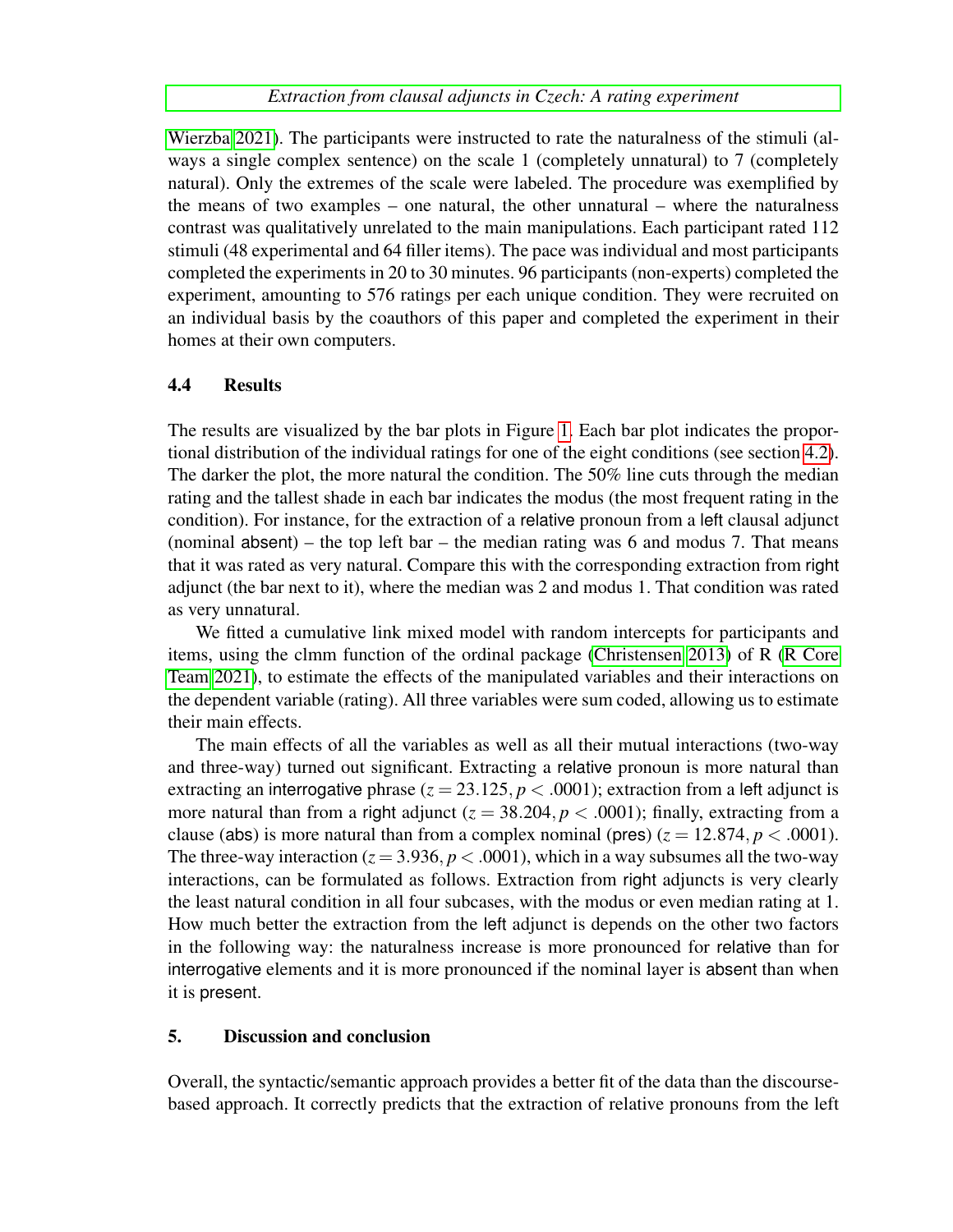

 $\text{Simf } \& \text{ Biskup}$  et al.

<span id="page-9-0"></span>Figure 1: Proportions of naturalness ratings on the scale  $1 =$  unnatural to  $7 =$  natural

adjuncts without a nominal layer is the only completely natural condition (cf. the aforementioend three-way interaction in the expected form). With the median of 6 (modus 7), it is comparable to extraction from complement clauses (filler exp.; median 5, modus 6). The prediction of the discourse-based approach, on the other hand, is not borne out. Extraction from right adjuncts is generally rated as very unnatural (median 1 or 2, modus 1) and directly comparable to the extraction from another type of strong island (filler exp.; median 2, modus 1).<sup>[4](#page-9-1)</sup> This is at odds with the prediction that the extraction from right adjuncts should be at least as natural as the extraction of relative pronouns from left adjuncts.

It is good to notice that the effect of POSITION is very close to being categorical: the rating of the right condition is at or very close to floor. This interpretation is supported by the results of our filler experiments, where (i) extractions from another type of strong island received comparable ratings and (ii) linearly long extractions from non-islands imposed only a very minor penalty. The categorical effect can be considered to reflect the violation of a grammatical constraint, in line with the syntactic/semantic analysis, and not just a processing issue.

<span id="page-9-1"></span><sup>4</sup>The strong island used in the fillers was a complement clause headed by a demonstrative (e.g. 'I'd like to know which room<sub>1</sub> she claimed (\*that.DEM) that.COMP her boss redecorated  $t_1$ .').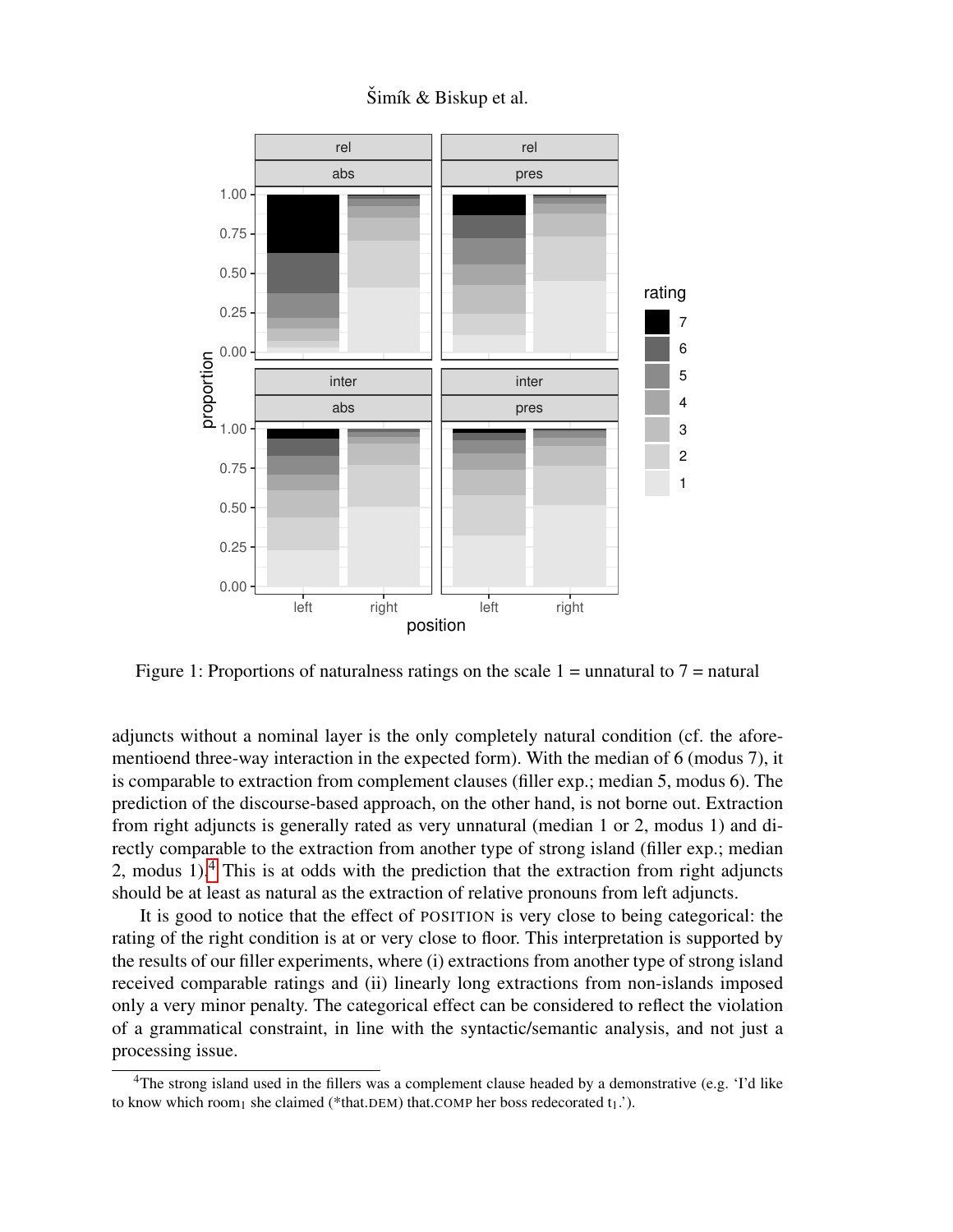#### *Extraction from clausal adjuncts in Czech: A rating experiment*

Both approaches correctly capture the decreased naturalness of the extraction of interrogative phrases (effect of EXTRACTED element). The fact that this effect is less pronounced than the effect of POSITION follows naturally from both approaches. The syntactic one can resort to the notion of a weak island; the discourse-based one to processing issues.

Both approaches also correctly capture the decreased naturalness of extractions from complex nominals (effect of NOMINAL layer). What is unexpected for the syntactic approach is the relative naturalness of the extraction from overt complex nominals: extraction of relative pronouns from left-positioned complex nominal adjuncts reaches the median of 4 (modus 3), which is clearly a better rating than the observed extraction from right adjuncts (median 2, modus 1), which [Biskup and](#page-10-0)  $\text{Simik}$  [\(2019\)](#page-10-0) also consider to be complex nominals. This is even more pressing in the light of a filler experiment, which showed that left-positioned complex nominal adjuncts are less natural (than clausal ones) independently of extraction. The syntactic/semantic analysis could in principle be upheld if what mattered was not just the nominal nature, but the particular *kind* of nominal: while right adjuncts are, by hypothesis, donkey-anaphoric definites [\(Hirsch 2016,](#page-12-17) Šimík [2018\)](#page-13-8), many of the overt nominals we used in our items might well have been interpreted as indefinite. If definiteness matters for extraction (see e.g. [Kluender 1998\)](#page-12-3), we might have a handle on the unexpected difference between extraction from left complex nominals and right clausal adjuncts.

To conclude, we have demonstrated that wh-extraction from clausal adjunct is natural in Czech, adding to the recent literature (e.g. [Bondevik et al. 2021\)](#page-11-4), but only in very specific conditions, namely when a relative pronoun is extracted from a left adjunct that lacks an overt nominal layer, i.e., when it is (by assumption) not a complex nominal. This overall naturalness profile is predicted by the syntactic/semantic approach of [Biskup and](#page-10-0)  $\text{Simik } (2019)$  $\text{Simik } (2019)$ , but not by the discourse-based approach of Abeillé et al. [\(2020\)](#page-10-1). Our experiment further revealed significant distinctions among the other conditions, which could all be considered unnatural. The gradient character of these distinctions points to processing rather than grammatical issues and is thus more in line with the discourse-based account. More research is needed to disentangle the sources of the observed naturalness distinctions.

#### References

- <span id="page-10-1"></span>Abeille, Anne, Barbara Hemforth, Elodie Winckel, and Edward Gibson. 2020. Extrac- ´ tion from subjects: Differences in acceptability depend on the discourse function of the construction. *Cognition* 204:104293. URL [https://doi.org/10.1016/j.](https://doi.org/10.1016/j.cognition.2020.104293) [cognition.2020.104293](https://doi.org/10.1016/j.cognition.2020.104293).
- <span id="page-10-2"></span>Abels, Klaus. 2012. The Italian left periphery: A view from locality. *Linguistic Inquiry* 43:229–254. URL [https://doi.org/10.1162/LING\\_a\\_00084](https://doi.org/10.1162/LING_a_00084).
- <span id="page-10-3"></span>Biskup, Petr. 2011. *Adverbials and the phase model*. Amsterdam: John Benjamins. URL <https://doi.org/10.1075/la.177>.
- <span id="page-10-0"></span>Biskup, Petr, and Radek Šimík. 2019. Structure of conditional and (cor)relative clauses: New evidence from locality. In *NELS 49: Proceedings of the 49th Annual Meeting of*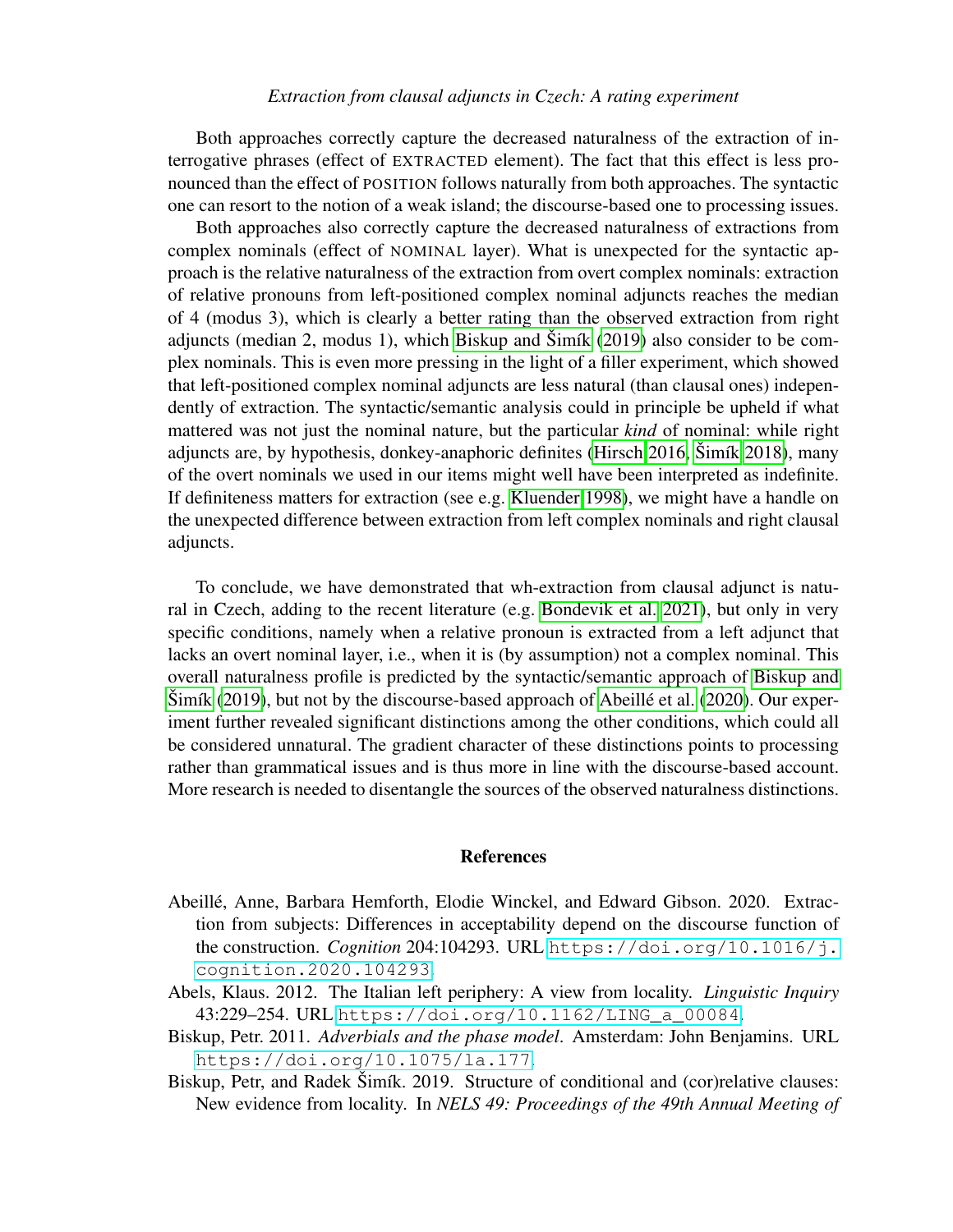*the North East Linguistic Society, Volume 1*, ed. by Maggie Baird and Jonathan Pesetsky, 135–144. Amherst, MA: GLSA Publications.

- <span id="page-11-9"></span>Bittner, Maria. 2001. Topical referents for individuals and possibilities. In *SALT 11: Proceedings from the 11th Conference on Semantics and Linguistic Theory*, ed. by Rachel Hastings, Brandon Jackson, and Zsofia Zvolenszky, 36–55. Ithaca, NY: Cornell University. URL <https://doi.org/10.3765/salt.v11i0.2854>.
- <span id="page-11-4"></span>Bondevik, Ingrid, Dave Kush, and Terje Lohndal. 2021. Variation in adjunct islands: The case of Norwegian. *Nordic Journal of Linguistics* 44:1–32. URL [https://doi.](https://doi.org/10.1017/S0332586520000207) [org/10.1017/S0332586520000207](https://doi.org/10.1017/S0332586520000207).
- <span id="page-11-10"></span>Brasoveanu, Adrian. 2008. Uniqueness effects in correlatives. In *Proceedings of Sinn und Bedeutung 12*, ed. by Atle Grønn, 47–65. Oslo: ILOS.
- <span id="page-11-2"></span>Chaves, Rui P. 2021. Island phenomena and related matters. In *Head-Driven Phrase Structure Grammar: The handbook*, ed. by Stefan Müller, Anne Abeillé, Robert D. Borsley, and Jean-Pierre Koenig. Berlin: Language Science Press. URL [https://](https://doi.org/10.5281/zenodo.5599846) [doi.org/10.5281/zenodo.5599846](https://doi.org/10.5281/zenodo.5599846).
- <span id="page-11-13"></span>Christensen, Rune Haubo Bojesen. 2013. Ordinal: Regression models for ordinal data. URL <http://www.cran.r-project.org/package=ordinal/>, r package version 2013.9-30.
- <span id="page-11-8"></span>Chudobová, Martina. 2011. Větosled v současné češtině [Clause order in contemporary Czech]. Master's thesis, Charles University, Praha. URL [http://hdl.handle.](http://hdl.handle.net/20.500.11956/33727) [net/20.500.11956/33727](http://hdl.handle.net/20.500.11956/33727).
- <span id="page-11-0"></span>Cinque, Guglielmo. 1990. Types of A'-dependencies. Cambridge, MA: MIT Press.
- <span id="page-11-3"></span>Dal Farra, Chiara. 2019. Variability in adjunct islands: An experimental study in Italian. In *WCCFL 36: Proceedings of the 36th West Coast Conference on Formal Linguistics*, ed. by Richard Stockwell, Maura O'Leary, Zhongshi Xu, and Z. L. Zhou, 115–120. Somerville, MA: Cascadilla Proceedings Project. URL [http://www.lingref.](http://www.lingref.com/cpp/wccfl/36/paper3453.pdf) [com/cpp/wccfl/36/paper3453.pdf](http://www.lingref.com/cpp/wccfl/36/paper3453.pdf).
- <span id="page-11-7"></span>Daneš, František. 1964. A three-level approach to syntax. In *Travaux Linguistiques de Prague 1: L'École de Prague d'aujourd'hui*, ed. by Josef Vachek, 225–240. Praha: Éditions de l'Académie Tchécoslovaque des Sciences.
- <span id="page-11-11"></span>Daskalaki, Evangelia. 2020. Types of relative pronouns. In *Syntactic architecture and its consequences II: Between syntax and morphology*, ed. by András Bárány, Theresa Biberauer, Jamie Douglas, and Sten Vikner, 277–296. Berlin: Language Science Press. URL <https://doi.org/10.5281/zenodo.4280653>.
- <span id="page-11-1"></span>Deane, Paul D. 1991. Limits to attention: A cognitive theory of island phenomena. *Cognitive Linguistics* 2:1–63. URL [https://doi.org/10.1515/cogl.1991.2.](https://doi.org/10.1515/cogl.1991.2.1.1) [1.1](https://doi.org/10.1515/cogl.1991.2.1.1).
- <span id="page-11-5"></span>Erteschik-Shir, Nomi. 1973. On the nature of island constraints. Doctoral dissertation, MIT, Cambridge, MA. URL <http://dspace.mit.edu/handle/1721.1/7582>.
- <span id="page-11-6"></span>Erteschik-Shir, Nomi. 2007. *Information structure: The syntax-discourse interface*. Oxford: Oxford University Press.
- <span id="page-11-12"></span>Erteschik-Shir, Nomi, and Shalom Lappin. 1979. Dominance and the functional explanation of island phenomena. *Theoretical Linguistics* 6:41–85. URL [https:](https://doi.org/10.1515/thli.1979.6.1-3.41) [//doi.org/10.1515/thli.1979.6.1-3.41](https://doi.org/10.1515/thli.1979.6.1-3.41).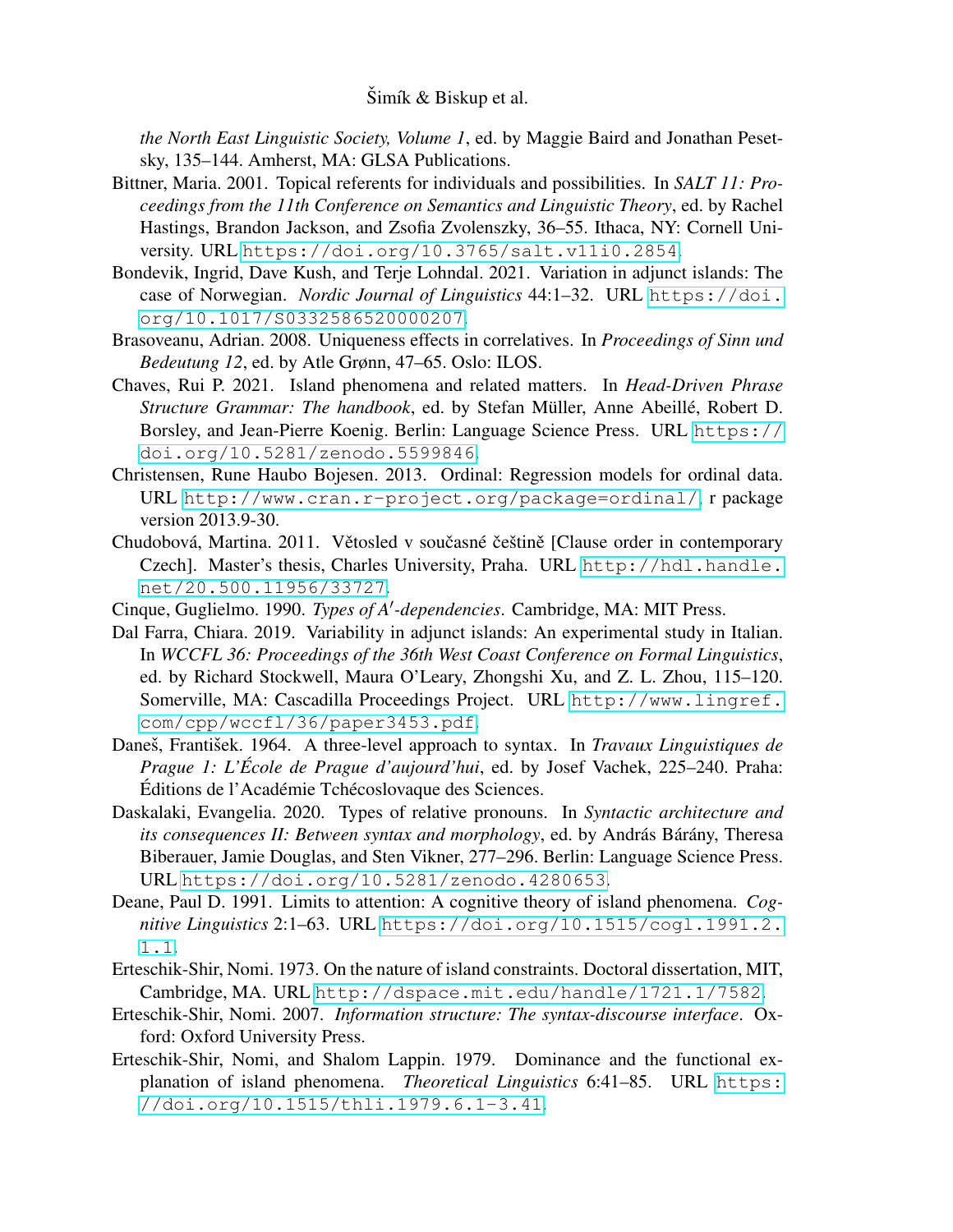- <span id="page-12-11"></span>Firbas, Jan. 1992. *Functional sentence perspective in written and spoken communication*. Cambridge: Cambridge University Press.
- <span id="page-12-8"></span>Goldberg, Adele. 2006. *Constructions at work*. Oxford: Oxford University Press.
- <span id="page-12-2"></span>Grosu, Alexander. 1981. *Approaches to island phenomena*. Amsterdam: North-Holland.
- <span id="page-12-5"></span>Haegeman, Liliane. 2003. Conditional clauses: External and internal syntax. *Mind & Language* 18:317–339. URL <https://doi.org/10.1111/1468-0017.00230>.
- <span id="page-12-6"></span>Haegeman, Liliane. 2010. The internal syntax of adverbial clauses. *Lingua* 120:628–648. URL <https://doi.org/10.1016/j.lingua.2008.07.007>.
- <span id="page-12-13"></span>Hall, David P., and Ivano Caponigro. 2011. On the semantics of temporal *when-*clauses. In *SALT 20: Proceedings from the 20th Conference on Semantics and Linguistic Theory*, ed. by Nan Li and David Lutz, 544–563. Ithaca, NY: CLC Publications. URL [https:](https://doi.org/10.3765/salt.v20i0.2566) [//doi.org/10.3765/salt.v20i0.2566](https://doi.org/10.3765/salt.v20i0.2566).
- <span id="page-12-17"></span>Hirsch, Aron. 2016. A compositional semantics for *wh-ever* free relatives. In *Proceedings of Sinn und Bedeutung 20*, ed. by Nadine Bade, Polina Berezovskaya, and Anthea Schöller, 341-358. URL [http://semanticsarchive.net/](http://semanticsarchive.net/sub2015/SeparateArticles/Hirsch-SuB20.pdf) [sub2015/SeparateArticles/Hirsch-SuB20.pdf](http://semanticsarchive.net/sub2015/SeparateArticles/Hirsch-SuB20.pdf).
- <span id="page-12-1"></span>Huang, Cheng-Teh James. 1982. Logical relations in Chinese and the theory of grammars. Doctoral dissertation, MIT, Cambridge, MA. URL [http://dspace.mit.edu/](http://dspace.mit.edu/handle/1721.1/15215) [handle/1721.1/15215](http://dspace.mit.edu/handle/1721.1/15215).
- <span id="page-12-3"></span>Kluender, Robert. 1998. On the distinction between strong and weak islands: A processing perspective. In *Syntax and semantics 29: The limits of syntax*, ed. by Peter Culicover and Louise McNally, 241–279. San Diego, CA: Academic Press. URL [https://](https://doi.org/10.1163/9789004373167_010) [doi.org/10.1163/9789004373167\\_010](https://doi.org/10.1163/9789004373167_010).
- <span id="page-12-14"></span>Kratzer, Angelika. 2012. *Modals and conditionals: New and revised perspectives*. Oxford: Oxford University Press.
- <span id="page-12-4"></span>Kush, Dave, Terje Lohndal, and Jon Sprouse. 2019. On the island sensitivity of topicalization in Norwegian: An experimental investigation. *Language* 95:393–420. URL <https://doi.org/10.1353/lan.2019.0051>.
- <span id="page-12-12"></span>Kučerová, Ivona. 2007. The syntax of givenness. Doctoral dissertation, MIT, Cambridge, MA. URL <http://hdl.handle.net/1721.1/39580>.
- <span id="page-12-0"></span>Lešnerová, Šárka, and Karel Oliva. 2003. Česká vztažná souvětí s nestandardní strukturou. *Slovo a slovesnost* 64:241–252. URL [http://sas.ujc.cas.cz/archiv.](http://sas.ujc.cas.cz/archiv.php?art=4129) [php?art=4129](http://sas.ujc.cas.cz/archiv.php?art=4129).
- <span id="page-12-9"></span>Mathesius, Vilém. 1941. Základní funkce pořádku slov v češtině. Slovo a slovesnost 7:169– 180. URL <http://sas.ujc.cas.cz/archiv.php?lang=en&art=413>.
- <span id="page-12-10"></span>Mathesius, Vilém. 1947. Čeština a obecný jazykozpyt. Praha: Melantrich.
- <span id="page-12-15"></span>Mitrović, Moreno. 2016. A relative syntax and semantics for Slovenian. In *Formal studies in Slovenian syntax: In honor of Janez Orešnik*, ed. by Franc Marušič and Rok Žaucer, 221–252. Amsterdam: John Benjamins. URL [https://doi.org/10.1075/la.](https://doi.org/10.1075/la.236.10mit) [236.10mit](https://doi.org/10.1075/la.236.10mit).
- <span id="page-12-7"></span>Müller, Gereon. 2010. On deriving the CED from the PIC. *Linguistic Inquiry* 41:35–82. URL <http://www.jstor.org/stable/40606828>.
- <span id="page-12-16"></span>R Core Team. 2021. R: A language and environment for statistical computing. URL <https://www.r-project.org>, vienna: R Foundation for Statistical Computing.